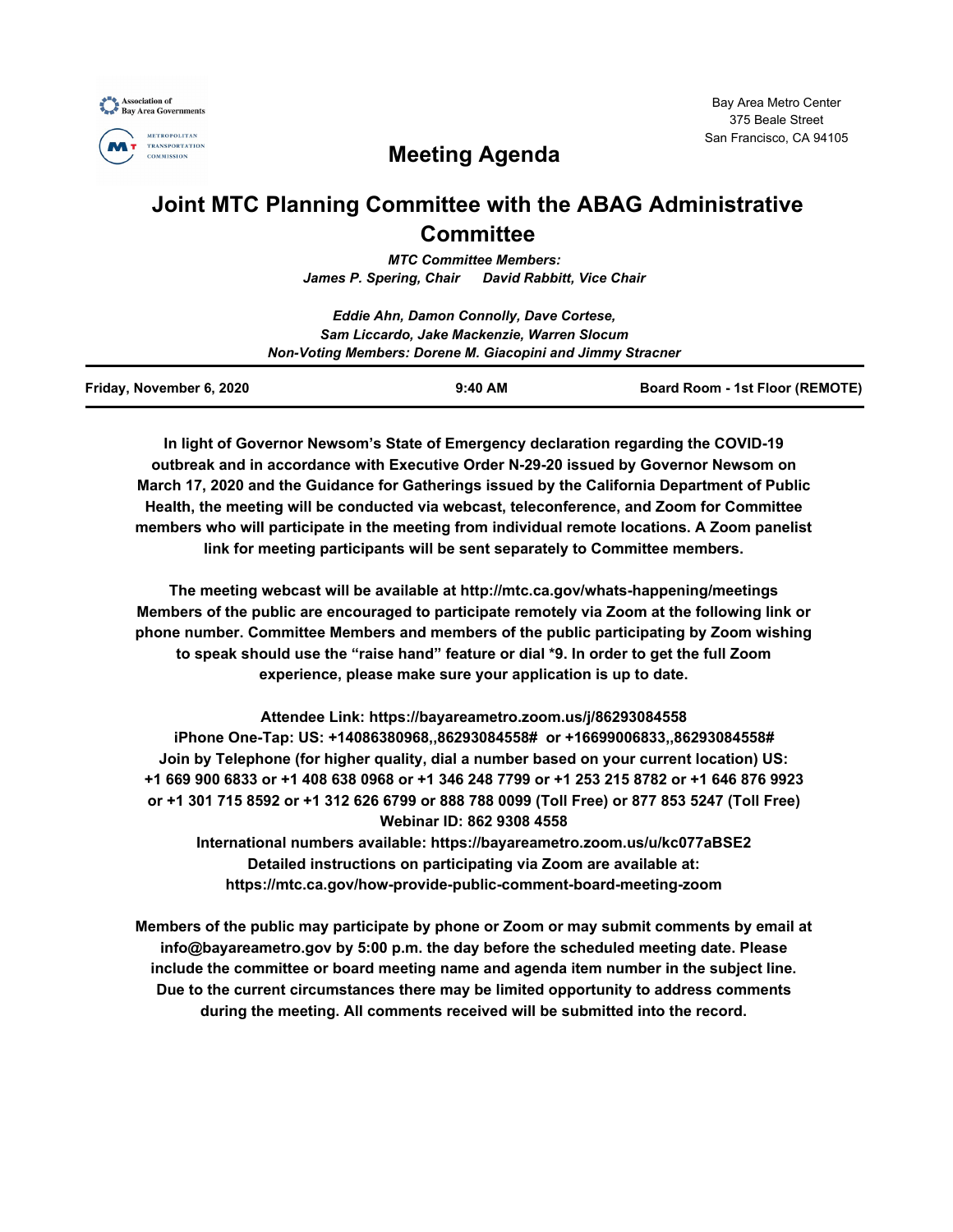#### **1. Roll Call / Confirm Quorum**

*Quorum: A quorum of the ABAG Administrative Committee shall be a majority of its regular voting members (6).*

*Quorum: A quorum of the MTC Planning Committee shall be a majority of its regular voting members (5).*

#### **2. ABAG Compensation Announcement – Clerk of the Board**

## **3. ABAG Administrative Committee Consent Calendar**

| За. | 20-1490             | Approval of ABAG Administrative Committee Summary Minutes of the |
|-----|---------------------|------------------------------------------------------------------|
|     |                     | October 9, 2020 Meeting                                          |
|     | <b>Action:</b>      | ABAG Administrative Committee Approval                           |
|     | <b>Attachments:</b> | 3a ABAG AC Minutes 20201009 MTC Planning Draft.pdf               |

### **4. MTC Planning Committee Consent Calendar**

| 4a. | 20-1491             | Approval of MTC Planning Committee Minutes of the October 9, 2020 |
|-----|---------------------|-------------------------------------------------------------------|
|     |                     | Meeting                                                           |
|     | <b>Action:</b>      | <b>MTC Planning Committee Approval</b>                            |
|     | <b>Attachments:</b> | 4a MTC PLNG Minutes Oct 9 2020.pdf                                |

## **5. Information**

| 5а. | 20-1493             | Priority Development Areas (PDA) Planning Grants & Technical<br>Assistance                         |
|-----|---------------------|----------------------------------------------------------------------------------------------------|
|     |                     | Presentation on the PDA Planning Program history, progress to date, and<br>next steps.             |
|     | <b>Action:</b>      | Information                                                                                        |
|     | Presenter:          | Mark Shorett                                                                                       |
|     | <b>Attachments:</b> | 5a Priority Development Area Grant Program.pdf                                                     |
| 5b. | 20-1492             | Plan Bay Area 2050: Implementation Plan Development                                                |
|     |                     | Overview of the Plan Bay Area 2050 Implementation Plan phase, including<br>key goals and timeline. |
|     | <b>Action:</b>      | Information                                                                                        |
|     | <b>Presenter:</b>   | Chirag Rabari                                                                                      |
|     | <b>Attachments:</b> | 5b PBA50 Implementation Plan.pdf                                                                   |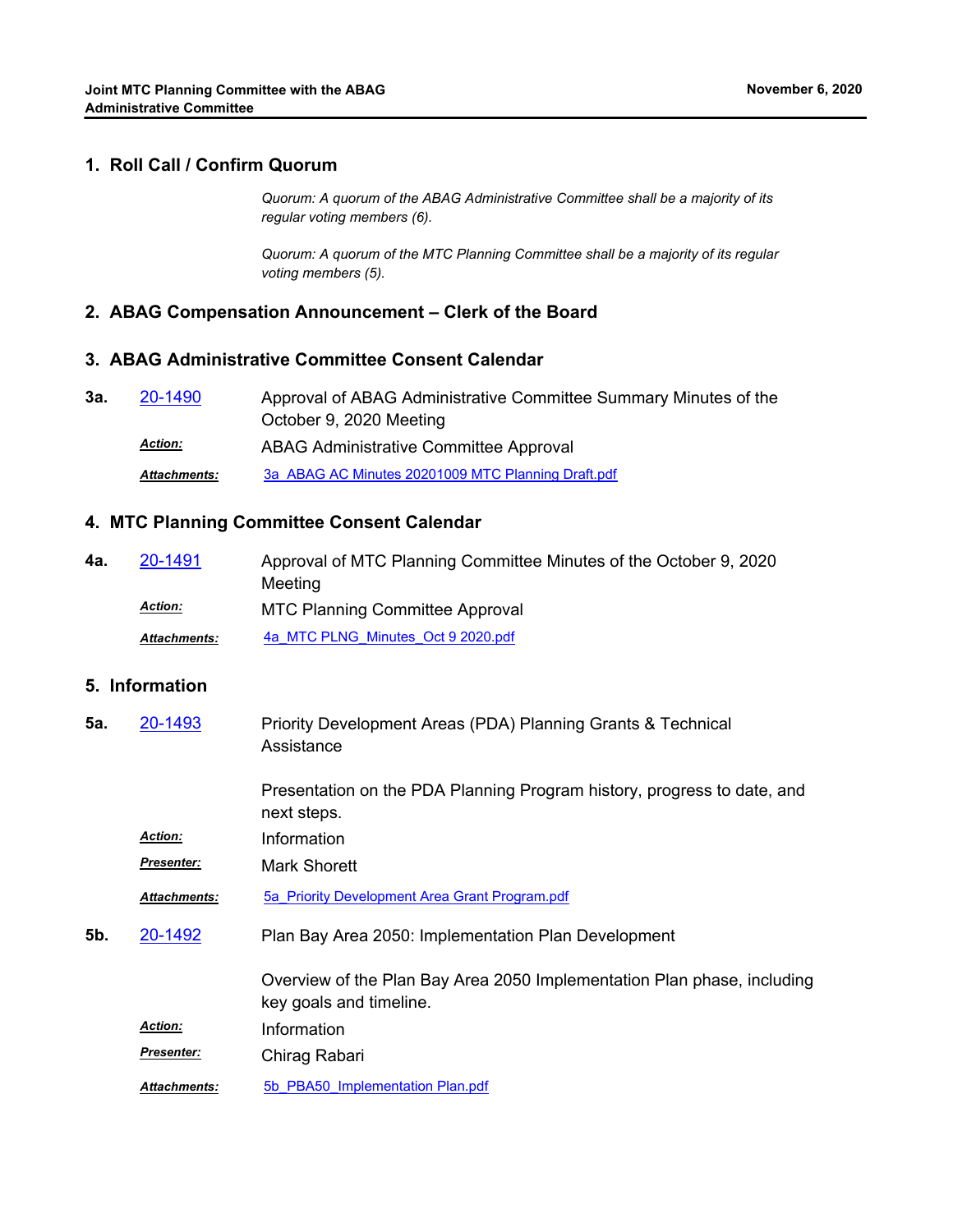#### **6. Public Comment / Other Business**

*Committee Members and members of the public participating by Zoom wishing to speak should use the "raise hand" feature or dial \*9.*

#### **7. Adjournment / Next Meeting**

**The next meeting of the MTC Planning Committee will be Friday, December 11, 2020 at 9:40 a.m. remotely and by webcast as appropriate depending on the status of any shelter in place orders. Any changes to the schedule will be duly noticed to the public.**